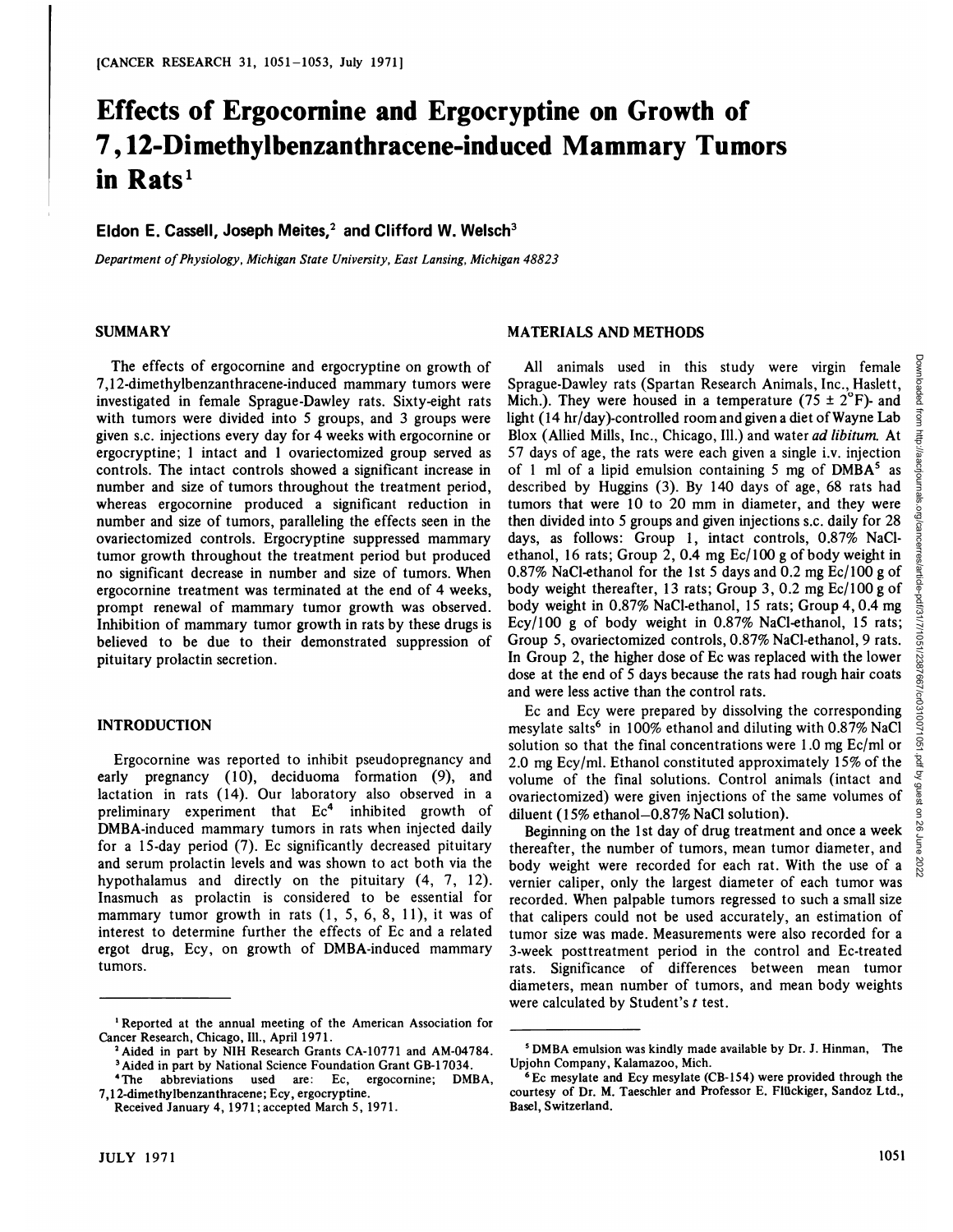#### **RESULTS**

Ec and Ecy significantly suppressed mammary tumor growth throughout the 28-day period of treatment, and, in addition, Ec induced significant regression of number of mammary tumors. By the end of the 4-week treatment period, mean tumor diameter (Chart 1) in the intact control rats was  $18.0 \pm 1.2$  mm in contrast to  $6.8 \pm 3.0$  mm in the rats given 0.4 and 0.2 mg  $Ec/100$  g of body weight,  $7.0 \pm 1.5$  mm in the rats given 0.2 mg  $Ec/100$  g of body weight,  $16.6 \pm 1.7$  mm in the rats given 0.4 mg  $Ecy/100$  g of body weight and 9.5  $\pm$  4.4 mm in the ovariectomized controls. Tumor size was initially greater in the ovariectomized rats than in the other groups. The number of tumors (Chart 2) at the end of 4 weeks of treatment averaged  $5.7 \pm 1.1$  in the intact controls,  $2.6 \pm 0.6$ in the rats given 0.4 and 0.2 mg  $Ec/100$  g of body weight,



Chart 1. Mean mammary tumor diameter in female Sprague-Dawley rats given daily injections for 4 weeks of Ec or Ecy as compared with intact and ovariectomized controls. Note resumption of mammary tumor growth after Ec treatment was terminated.

 $1.5 \pm 0.3$  in the rats given 0.2 mg Ec/100 g of body weight,  $3.5 \pm 0.9$  in the rats given 0.4 mg Ecy/100 g of body weight, and  $1.2 \pm 0.4$  in the ovariectomized controls. The reduction in average number of tumors by Ecy was not statistically significant. The decrease in average size and number of mammary tumors elicited by ovariectomy appeared to parallel the effects of the Ec treatments and was more effective than treatment with Ecy.

Table 1 shows the effects of the different treatments on the state of the individual tumors at the end of 28 days. These tumors initially were all greater than 10 mm in diameter. In the intact controls, 17 tumors were still growing and only 2 tumors showed a reduction in size by the end of treatment. By contrast, in the 2 Ec-treated groups, most of the tumors unchanged in size, and only 6 tumors showed continued growth. It is evident that Ecy was less effective than Ec in depressing tumor growth. Ovariectomy apparently was more effective than treatment with the ergot drugs, since all the tumors were either in a state of regression or had disappeared.

After treatment with the 2 drugs was terminated on the 28th day, the rats given Ecy were killed and tumor measurements on all other groups were continued for an



Chart 2. Mean number of mammary tumors in female Sprague-Dawley rats given daily injections for 4 weeks of Ec or Ecy. Note increase in number of tumors after treatment with Ec was terminated.

| Table 1                                                     |  |  |  |  |
|-------------------------------------------------------------|--|--|--|--|
| Effects of Ec and Ecy on mammary tumor growth               |  |  |  |  |
| These tumors initially were greater than 10 mm in diameter. |  |  |  |  |

| Treatment             | No. of rats | No, of tumors in each category at end of treatment |            |           |             |
|-----------------------|-------------|----------------------------------------------------|------------|-----------|-------------|
|                       |             | Disappeared                                        | Regressing | Unchanged | Progressing |
| Controls              |             |                                                    |            |           |             |
| Ec $0.4$ and $0.2$ mg |             |                                                    | 18         |           |             |
| Ec 0.2 mg             |             | 10                                                 |            |           |             |
| Ecy $0.4$ mg          |             |                                                    | 10         |           |             |
| Ovariectomized        |             |                                                    |            |           |             |